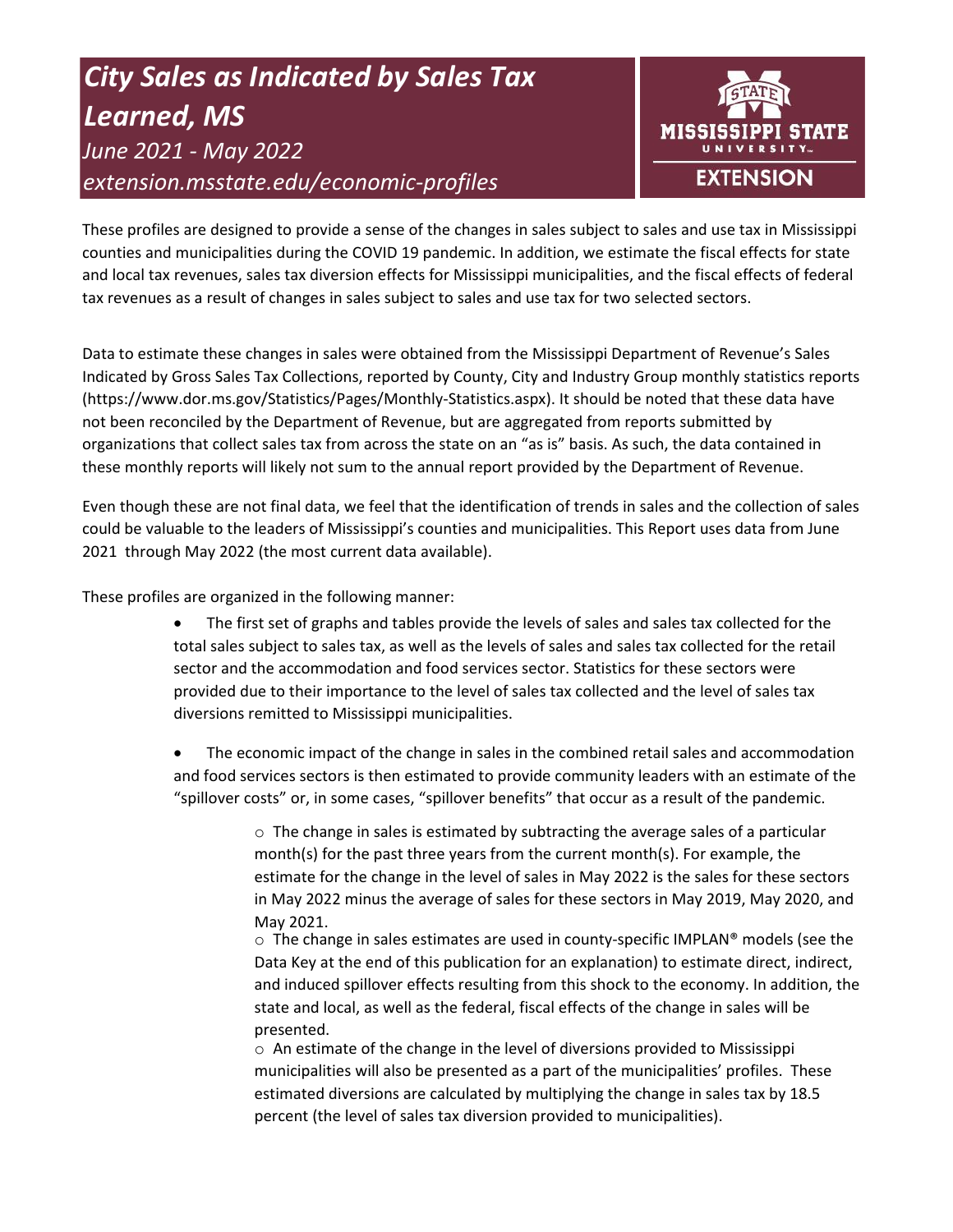| Total Sales as Indicated by Sales Tax (\$000s) |      |       |       |       | <b>Total Sales Tax Collected (\$000s)</b> |      |      |      |      |
|------------------------------------------------|------|-------|-------|-------|-------------------------------------------|------|------|------|------|
| Month                                          | 2019 | 2020  | 2021  | 2022  | <b>Month</b>                              | 2019 | 2020 | 2021 | 2022 |
| January                                        | \$80 | \$78  | \$69  | \$80  | January                                   | \$5  | \$5  | \$5  | \$6  |
| February                                       | \$27 | \$67  | \$61  | \$106 | February                                  | \$2  | \$5  | \$4  | \$7  |
| March                                          | \$82 | \$63  | \$87  | \$94  | March                                     | \$6  | \$4  | \$6  | \$7  |
| April                                          | \$85 | \$57  | \$106 | \$85  | April                                     | \$6  | \$4  | \$7  | \$6  |
| May                                            | \$70 | \$45  | \$95  | \$78  | May                                       | \$5  | \$3  | \$7  | \$5  |
| June                                           | \$81 | \$69  | \$92  |       | June                                      | \$5  | \$5  | \$6  |      |
| July                                           | \$72 | \$101 | \$100 |       | July                                      | \$5  | \$7  | \$7  |      |
| August                                         | \$96 | \$82  | \$127 |       | August                                    | \$7  | \$6  | \$9  |      |
| September                                      | \$84 | \$92  | \$105 |       | September                                 | \$6  | \$6  | \$7  |      |
| October                                        | \$82 | \$80  | \$117 |       | October                                   | \$6  | \$6  | \$8  |      |
| November                                       | \$84 | \$86  | \$104 |       | November                                  | \$6  | \$6  | \$7  |      |
| December                                       | \$64 | \$89  | \$104 |       | December                                  | \$4  | \$6  | \$7  |      |





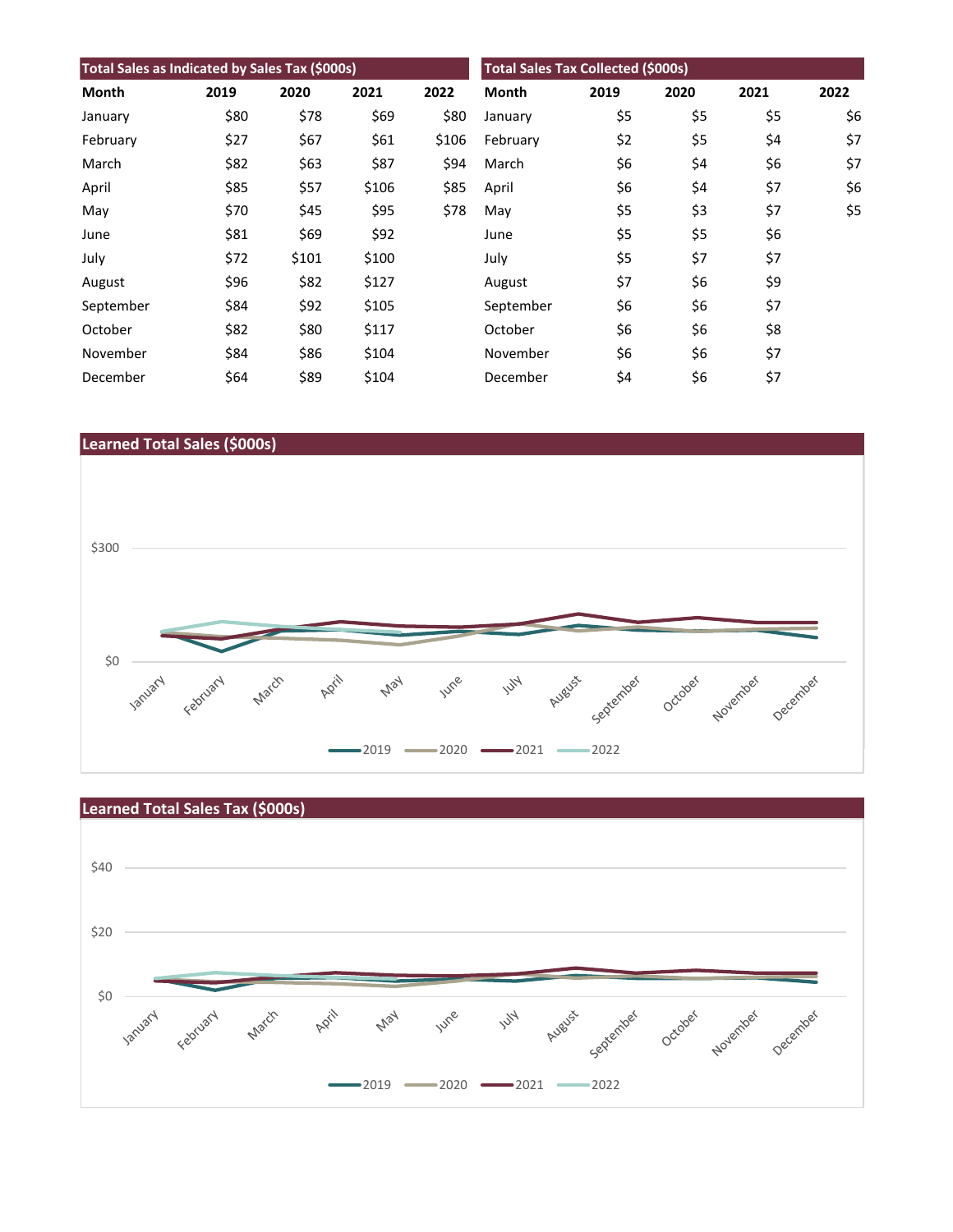| Retail Sector Sales as Indicated by Sales Tax (\$000s) |      |      |      |      | Retail Sector Sales Tax Collected (\$000s) |      |      |      |      |
|--------------------------------------------------------|------|------|------|------|--------------------------------------------|------|------|------|------|
| Month                                                  | 2019 | 2020 | 2021 | 2022 | <b>Month</b>                               | 2019 | 2020 | 2021 | 2022 |
| January                                                | \$0  | \$11 | \$0  | \$0  | January                                    | \$0  | \$1  | \$0  | \$0  |
| February                                               | \$0  | \$0  | \$0  | \$0  | February                                   | \$0  | \$0  | \$0  | \$0  |
| March                                                  | \$0  | \$0  | \$0  | \$0  | March                                      | \$0  | \$0  | \$0  | \$0  |
| April                                                  | \$0  | \$0  | \$0  | \$0  | April                                      | \$0  | \$0  | \$0  | \$0  |
| May                                                    | \$0  | \$0  | \$0  | \$0  | May                                        | \$0  | \$0  | \$0  | \$0  |
| June                                                   | \$0  | \$0  | \$0  |      | June                                       | \$0  | \$0  | \$0  |      |
| July                                                   | \$0  | \$0  | \$0  |      | July                                       | \$0  | \$0  | \$0  |      |
| August                                                 | \$0  | \$0  | \$0  |      | August                                     | \$0  | \$0  | \$0  |      |
| September                                              | \$0  | \$0  | \$0  |      | September                                  | \$0  | \$0  | \$0  |      |
| October                                                | \$0  | \$0  | \$0  |      | October                                    | \$0  | \$0  | \$0  |      |
| November                                               | \$0  | \$0  | \$0  |      | November                                   | \$0  | \$0  | \$0  |      |
| December                                               | \$0  | \$0  | \$0  |      | December                                   | \$0  | \$0  | \$0  |      |



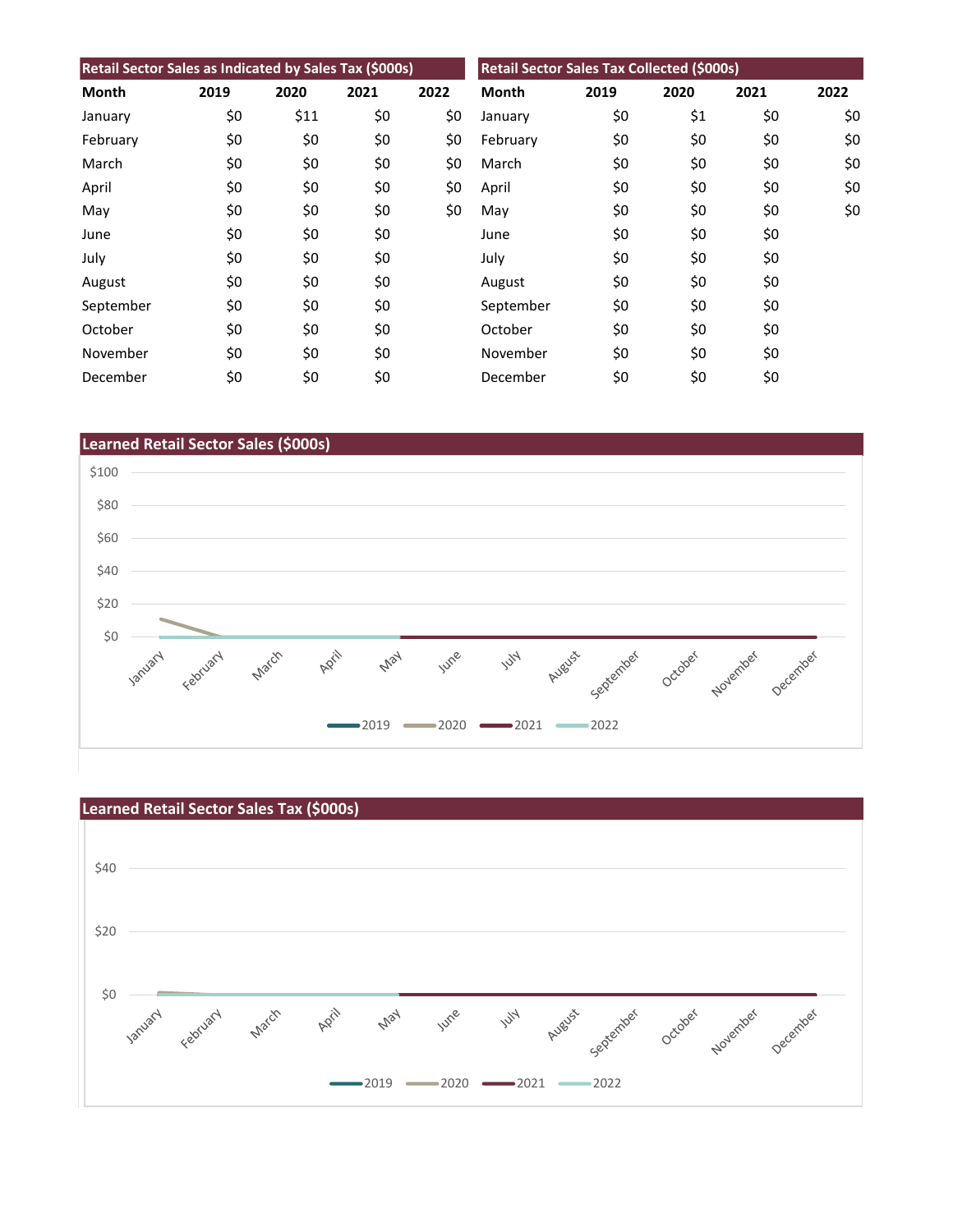| <b>Food Service and Accommodations Sector Sales</b> |      |      |      | <b>Food Service and Accommodations Sector Sales</b><br>Tax Collected (\$000s) |              |      |      |      |      |
|-----------------------------------------------------|------|------|------|-------------------------------------------------------------------------------|--------------|------|------|------|------|
| Subject to Sales Tax (\$000s)                       |      |      |      |                                                                               |              |      |      |      |      |
| <b>Month</b>                                        | 2019 | 2020 | 2021 | 2022                                                                          | <b>Month</b> | 2019 | 2020 | 2021 | 2022 |
| January                                             | \$0  | \$0  | \$0  | \$0                                                                           | January      | \$0  | \$0  | \$0  | \$0  |
| February                                            | \$0  | \$0  | \$0  | \$0                                                                           | February     | \$0  | \$0  | \$0  | \$0  |
| March                                               | \$0  | \$0  | \$0  | \$0                                                                           | March        | \$0  | \$0  | \$0  | \$0  |
| April                                               | \$0  | \$0  | \$0  | \$0                                                                           | April        | \$0  | \$0  | \$0  | \$0  |
| May                                                 | \$0  | \$0  | \$0  | \$0                                                                           | May          | \$0  | \$0  | \$0  | \$0  |
| June                                                | \$0  | \$0  | \$0  |                                                                               | June         | \$0  | \$0  | \$0  |      |
| July                                                | \$0  | \$0  | \$0  |                                                                               | July         | \$0  | \$0  | \$0  |      |
| August                                              | \$0  | \$0  | \$0  |                                                                               | August       | \$0  | \$0  | \$0  |      |
| September                                           | \$0  | \$0  | \$0  |                                                                               | September    | \$0  | \$0  | \$0  |      |
| October                                             | \$0  | \$0  | \$0  |                                                                               | October      | \$0  | \$0  | \$0  |      |
| November                                            | \$0  | \$0  | \$0  |                                                                               | November     | \$0  | \$0  | \$0  |      |
| December                                            | \$0  | \$0  | \$0  |                                                                               | December     | \$0  | \$0  | \$0  |      |

**Learned Food Service and Accommodations Sector Sales (\$000s)**



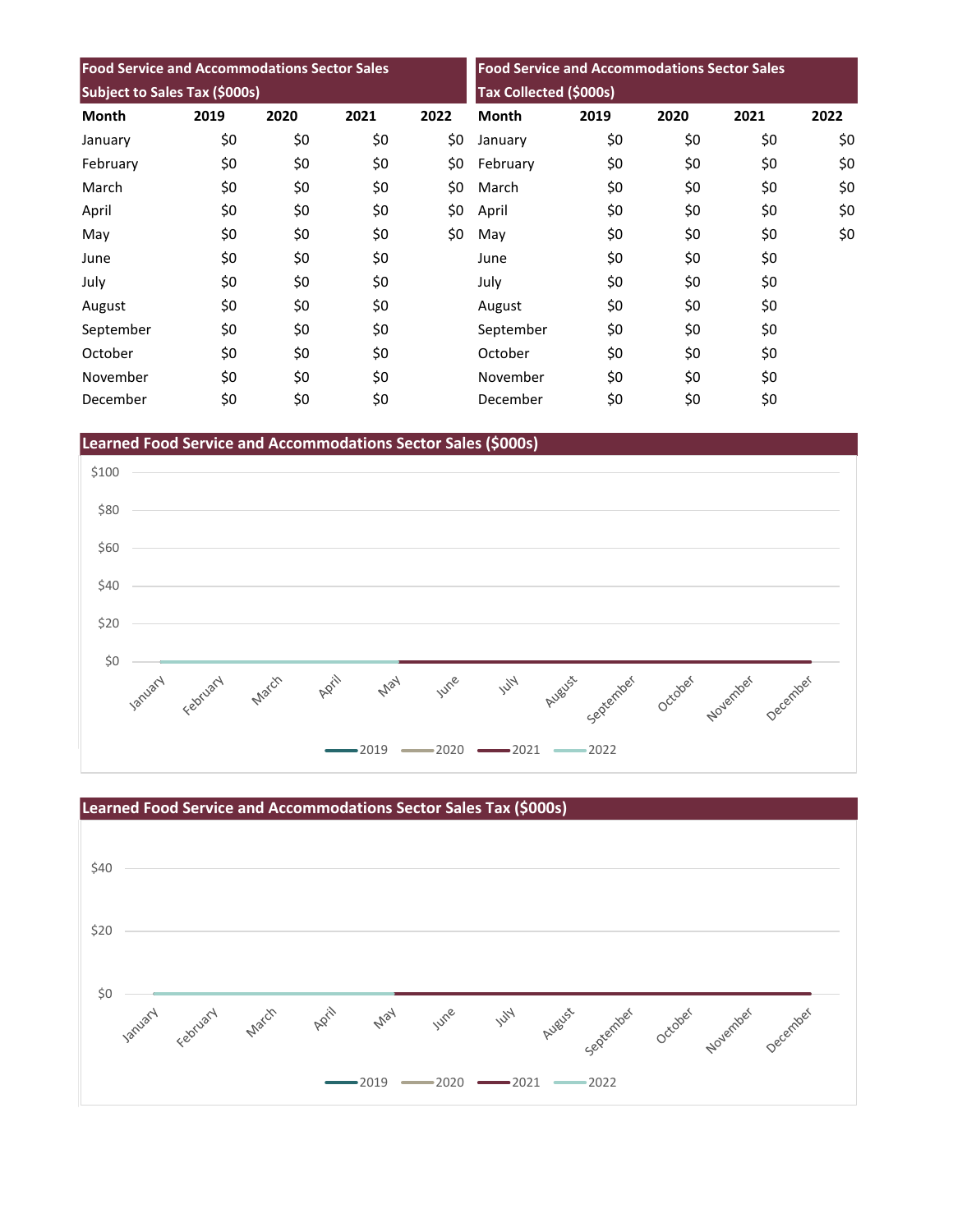| <b>Estimated Change in Sales</b>                        |                      |                |              |
|---------------------------------------------------------|----------------------|----------------|--------------|
|                                                         | <b>Sales</b>         | Average Sales* | Change in    |
|                                                         | <b>Jun21 - May22</b> | Jun18 - May21  | <b>Sales</b> |
| <b>Agriculture, Forestry, Fishing and Hunting</b>       | \$0                  | \$0            | \$0          |
| Mining, Quarrying, and Oil and Gas Extraction           | \$0                  | \$0            | \$0          |
| <b>Utilities</b>                                        | \$4,981              | \$14,106       | (59, 125)    |
| Construction                                            | \$0                  | \$0            | \$0          |
| <b>Manufacturing</b>                                    | \$0                  | \$0            | \$0          |
| <b>Wholesale Trade</b>                                  | \$0                  | \$0            | \$0          |
| <b>Retail Trade</b>                                     | \$0                  | \$3,637        | ( \$3,637)   |
| <b>Transportation and Warehousing</b>                   | \$0                  | \$0            | \$0          |
| <b>Information</b>                                      | \$84,775             | \$120,643      | ( \$35, 868) |
| <b>Finance and Insurance</b>                            | \$0                  | \$0            | \$0          |
| <b>Real Estate and Rental and Leasing</b>               | \$0                  | \$0            | \$0          |
| <b>Professional, Scientific, and Technical Services</b> | \$0                  | \$0            | \$0          |
| <b>Management of Companies and Enterprises</b>          | \$0                  | \$0            | \$0          |
| <b>Admin/Support/Waste Mgt &amp; Remediation Svcs</b>   | \$0                  | \$0            | \$0          |
| <b>Educational Services</b>                             | \$0                  | \$0            | \$0          |
| <b>Health Care and Social Assistance</b>                | \$0                  | \$0            | \$0          |
| Arts, Entertainment, and Recreation                     | \$0                  | \$0            | \$0          |
| <b>Accomodation and Food Services</b>                   | \$0                  | \$0            | \$0          |
| <b>Other Services (except Public Administration)</b>    | \$0                  | \$0            | \$0          |
| <b>Public Administration</b>                            | \$0                  | \$0            | \$0          |
| <b>Change in Total of Sector Sales</b>                  | \$89,756             | \$138,386      | ( \$48, 630) |

\*Average Sales is calculated as the sum of average monthly sales for the three previous years.

| <b>Economic Impact Summary from Change in Total of Sector Sales (IMPLAN)</b> |            |              |                             |            |  |  |  |  |
|------------------------------------------------------------------------------|------------|--------------|-----------------------------|------------|--|--|--|--|
| <b>Impact Type</b>                                                           | Employment | Labor Income | <b>Total Value</b><br>Added | Output     |  |  |  |  |
| <b>Direct Effect</b>                                                         | (0.1)      | (57, 470)    | ( \$19,000)                 | (546, 334) |  |  |  |  |
| <b>Indirect Effect</b>                                                       | (0.1)      | (55,883)     | ( \$10, 765)                | (520, 853) |  |  |  |  |
| <b>Induced Effect</b>                                                        | (0.0)      | (51, 592)    | (52,946)                    | (55, 120)  |  |  |  |  |
| <b>Total Effect</b>                                                          | (0.9)      | ( \$34, 335) | ( \$56,034)                 | (5118,981) |  |  |  |  |

## **Estimated Change in Municipal Sales Tax Diversions (18.5%) (\$361)**

See explanation of Municipal Sales Tax Diversions in the Data Key.

### **Estimated Change in State and Local Tax from Change in Total of Sector Sales (IMPLAN)**

|                                  |                   |            | Taxes on              |                   |                     |
|----------------------------------|-------------------|------------|-----------------------|-------------------|---------------------|
|                                  | <b>Employment</b> | Proprietor | <b>Production and</b> |                   |                     |
| <b>Description</b>               | Compensation      | Income     | <b>Imports</b>        | <b>Households</b> | <b>Corporations</b> |
| <b>Dividends</b>                 | \$0               | \$0        | \$0                   | \$0               | (\$10)              |
| Social Insurance                 | (51)              | \$0        | \$0                   | \$0               | \$0                 |
| <b>TOPI: Sales Tax</b>           | \$0               | \$0        | (51,951)              | \$0               | \$0                 |
| <b>TOPI: Property Tax</b>        | \$0               | \$0        | (51, 522)             | \$0               | \$0                 |
| <b>TOPI: Other Tax</b>           | \$0               | \$0        | (5189)                | \$0               | \$0                 |
| <b>Corporate Profits Tax</b>     | \$0               | \$0        | \$0                   | \$0               | (5184)              |
| <b>Personal Taxes</b>            | \$0               | \$0        | \$0                   | (5199)            | \$0                 |
| <b>Total State and Local Tax</b> | (\$3)             | \$0        | (54,057)              | (5526)            | (\$256)             |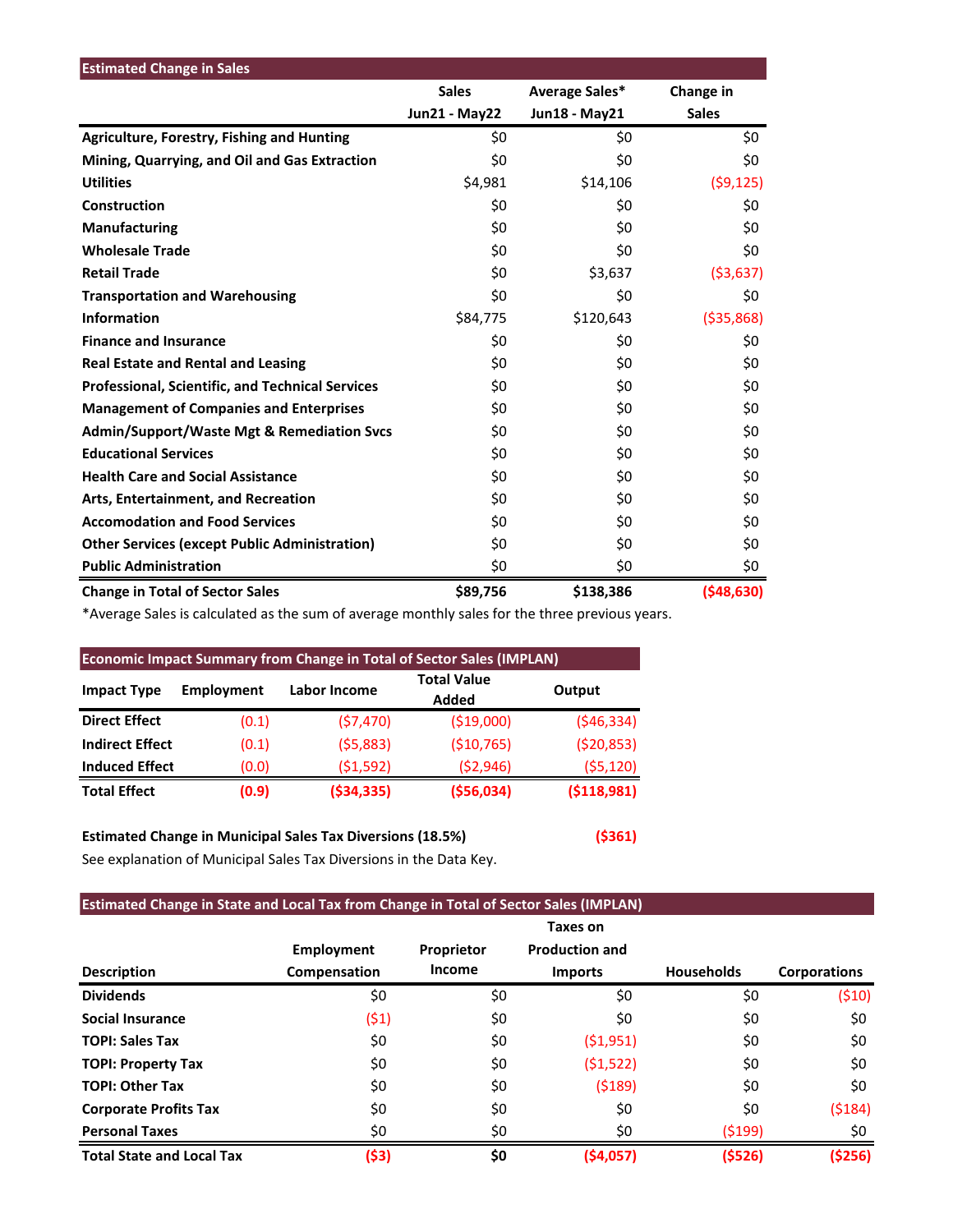## **Sales Tax Diversions and Special Levies**

| <b>Learned Diversions</b> |         |         |         |         | <b>No Special Levy</b> |      |      |      |      |  |
|---------------------------|---------|---------|---------|---------|------------------------|------|------|------|------|--|
| Month                     | 2019    | 2020    | 2021    | 2022    | Month                  | 2019 | 2020 | 2021 | 2022 |  |
| January                   | \$1,345 | \$995   | \$1,777 | \$1,030 | January                |      |      |      |      |  |
| February                  | \$367   | \$848   | \$778   | \$1,363 | February               |      |      |      |      |  |
| March                     | \$1,036 | \$802   | \$1,109 | \$1,202 | March                  |      |      |      |      |  |
| April                     | \$1,074 | \$728   | \$1,358 | \$1,092 | April                  |      |      |      |      |  |
| May                       | \$912   | \$581   | \$1,210 | \$1,006 | May                    |      |      |      |      |  |
| June                      | \$954   | \$877   | \$1,175 |         | June                   |      |      |      |      |  |
| July                      | \$882   | \$1,300 | \$1,286 |         | July                   |      |      |      |      |  |
| August                    | \$1,198 | \$1,045 | \$1,629 |         | August                 |      |      |      |      |  |
| September                 | \$1,033 | \$1,180 | \$1,341 |         | September              |      |      |      |      |  |
| October                   | \$1,023 | \$1,029 | \$1,503 |         | October                |      |      |      |      |  |
| November                  | \$1,069 | \$1,105 | \$1,336 |         | November               |      |      |      |      |  |
| December                  | \$813   | \$262   | \$1,337 |         | December               |      |      |      |      |  |

| <b>No Special Levy</b> |      |      |      |      | <b>No Special Levy</b> |      |      |      |      |  |
|------------------------|------|------|------|------|------------------------|------|------|------|------|--|
| Month                  | 2019 | 2020 | 2021 | 2022 | Month                  | 2019 | 2020 | 2021 | 2022 |  |
| January                |      |      |      |      | January                |      |      |      |      |  |
| February               |      |      |      |      | February               |      |      |      |      |  |
| March                  |      |      |      |      | March                  |      |      |      |      |  |
| April                  |      |      |      |      | April                  |      |      |      |      |  |
| May                    |      |      |      |      | May                    |      |      |      |      |  |
| June                   |      |      |      |      | June                   |      |      |      |      |  |
| July                   |      |      |      |      | July                   |      |      |      |      |  |
| August                 |      |      |      |      | August                 |      |      |      |      |  |
| September              |      |      |      |      | September              |      |      |      |      |  |
| October                |      |      |      |      | October                |      |      |      |      |  |
| November               |      |      |      |      | November               |      |      |      |      |  |
| December               |      |      |      |      | December               |      |      |      |      |  |

| <b>No Special Levy</b> |      |      |      |      |
|------------------------|------|------|------|------|
| <b>Month</b>           | 2019 | 2020 | 2021 | 2022 |
| January                |      |      |      |      |
| February               |      |      |      |      |
| March                  |      |      |      |      |
| April                  |      |      |      |      |
| May                    |      |      |      |      |
| June                   |      |      |      |      |
| July                   |      |      |      |      |
| August                 |      |      |      |      |
| September              |      |      |      |      |
| October                |      |      |      |      |
| November               |      |      |      |      |
| December               |      |      |      |      |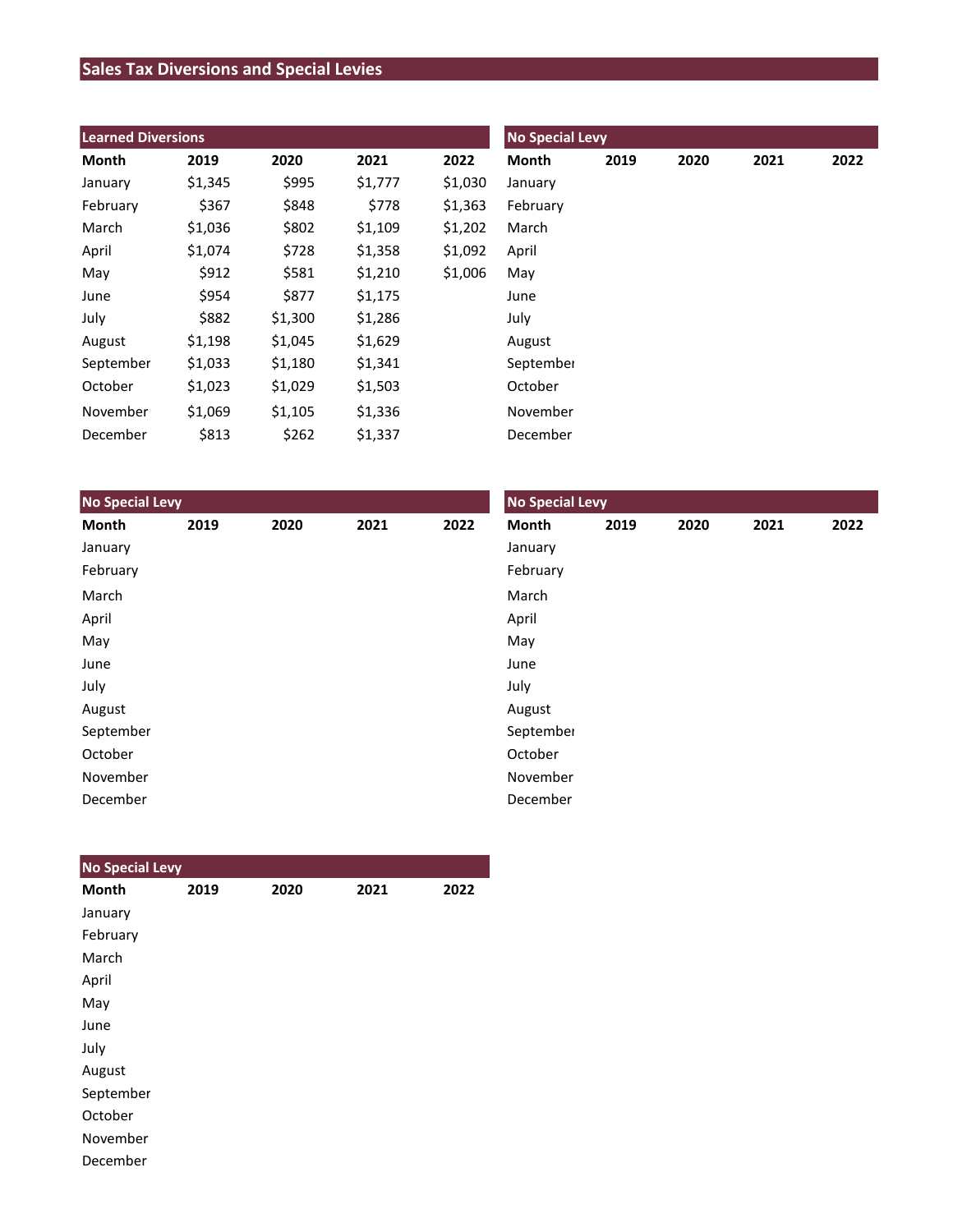| <b>Estimated Change in Federal Tax from Change in Total of Sector Sales (IMPLAN)</b> |              |               |                       |                   |                     |  |  |  |  |
|--------------------------------------------------------------------------------------|--------------|---------------|-----------------------|-------------------|---------------------|--|--|--|--|
|                                                                                      | Taxes on     |               |                       |                   |                     |  |  |  |  |
|                                                                                      | Employment   | Proprietor    | <b>Production and</b> |                   |                     |  |  |  |  |
| <b>Description</b>                                                                   | Compensation | <b>Income</b> | <b>Imports</b>        | <b>Households</b> | <b>Corporations</b> |  |  |  |  |
| <b>Social Insurance</b>                                                              | (51, 721)    | (\$39)        | \$0                   | \$0               | \$0                 |  |  |  |  |
| <b>TOPI: Taxes</b>                                                                   | \$0          | \$0           | (5500)                | \$0               | \$0                 |  |  |  |  |
| <b>Corporate Profits Tax</b>                                                         | \$0          | \$0           | \$0                   | \$0               | (5381)              |  |  |  |  |
| <b>Personal Tax: Income Tax</b>                                                      | \$0          | \$0           | \$0                   | (5453)            | \$0                 |  |  |  |  |
| <b>Total Federal Tax</b>                                                             | ( \$3,857)   | ( \$65)       | (\$589)               | (51, 243)         | (5536)              |  |  |  |  |

## **DATA Key**

#### **Total Sales as Indicated by Sales Tax**

North American Industrial Classification Sectors (NAICS) sectors included in the "Total Sales as Indicated by Sales Tax" statistics include: Sector 11 – *Agriculture, Forestry, Fishing and Hunting* ; Sector 21 – *Mining, Quarrying, and Oil and Gas Extraction* ; Sector 22 – *Utilities*; Sector 23 – *Construction* ; Sector 31-33 – *Manufacturing* ; Sector 42 – *Wholesale Trade* ; Sector 44-45 – *Retail Trade* ; Sector 48-49 – *Transportation and Warehousing* ; Sector 51 – *Information* ; Sector 52 – *Finance and Insurance* ; Sector 53 – *Real Estate and Rental and Leasing* ; Sector 54 – *Professional, Scientific, and Technical Services*; Sector 55 – *Management of Companies and Enterprises* ; Sector 56 – *Administrative and Support and Waste Management and Remediation Services* ; Sector 61 – *Educational Services*; Sector 62 – *Health Care and Social Assistance* ; Sector 71 – *Arts, Entertainment, and Recreation* ; Sector 72 – *Accommodation and Food Services* ; Sector 81 – *Other Services (Except Public Administration)* ; and Sector 92 – *Public Administration* .

#### **Retail Sector Sales**

Retail Sector Sales includes NAICS Sector 44-45 – Retail Trade.

#### **Accommodation and Food Service Sector Sales**

Accommodation and Food Services Sector Sales includes NAICS Sector 72 – Accommodation and Food Services.

#### **Estimated Change in Sales**

To determine the economic impact of changes in specific sector sales, the average monthly sales by sector (using sales from the thirty-six months prior to the study time frame) was subtracted from the sales for that sector in the study time frame. For this publication, each month's sector sales from April 2018 through March 2020 were averaged and subtracted from sector sales occurring in the April 2020 through March 2021 time period to obtain the Change in Sales estimate. The estimated changes in sales for all sectors were summed to obtain the estimate for the change in Total of Sector Sales.

Municipalities are assigned to the county in which the largest proportion of the municipality's population resides (e.g., while the city of Jackson lies in Hinds, Madison, and Rankin Counties, Jackson was "assigned" to Hinds County because the majority of its population resides in Hinds County).

If the change in sales is negative, this indicates that the sales for the specific geographic area fall below expected values when using the previous three years as a benchmark. If the change in sales is positive, then the sales for the specific geographic area is greater than what would have been expected when using the three previous years as a benchmark.

#### **Estimated Change in Municipal Sales Tax Diversions**

Municipalities receive 18.5 percent of sales tax collected within their boundaries from the Mississippi Department of Revenue that can be used in the general budget(counties are not eligible for this allocation). The estimated change in the municipal sales tax diversion is calculated as 18.5 percent of the change in Taxes on Production and Imports: Sales Tax estimated in the Estimated Change in State and Local Tax from Change in Total of Sector Sales table.